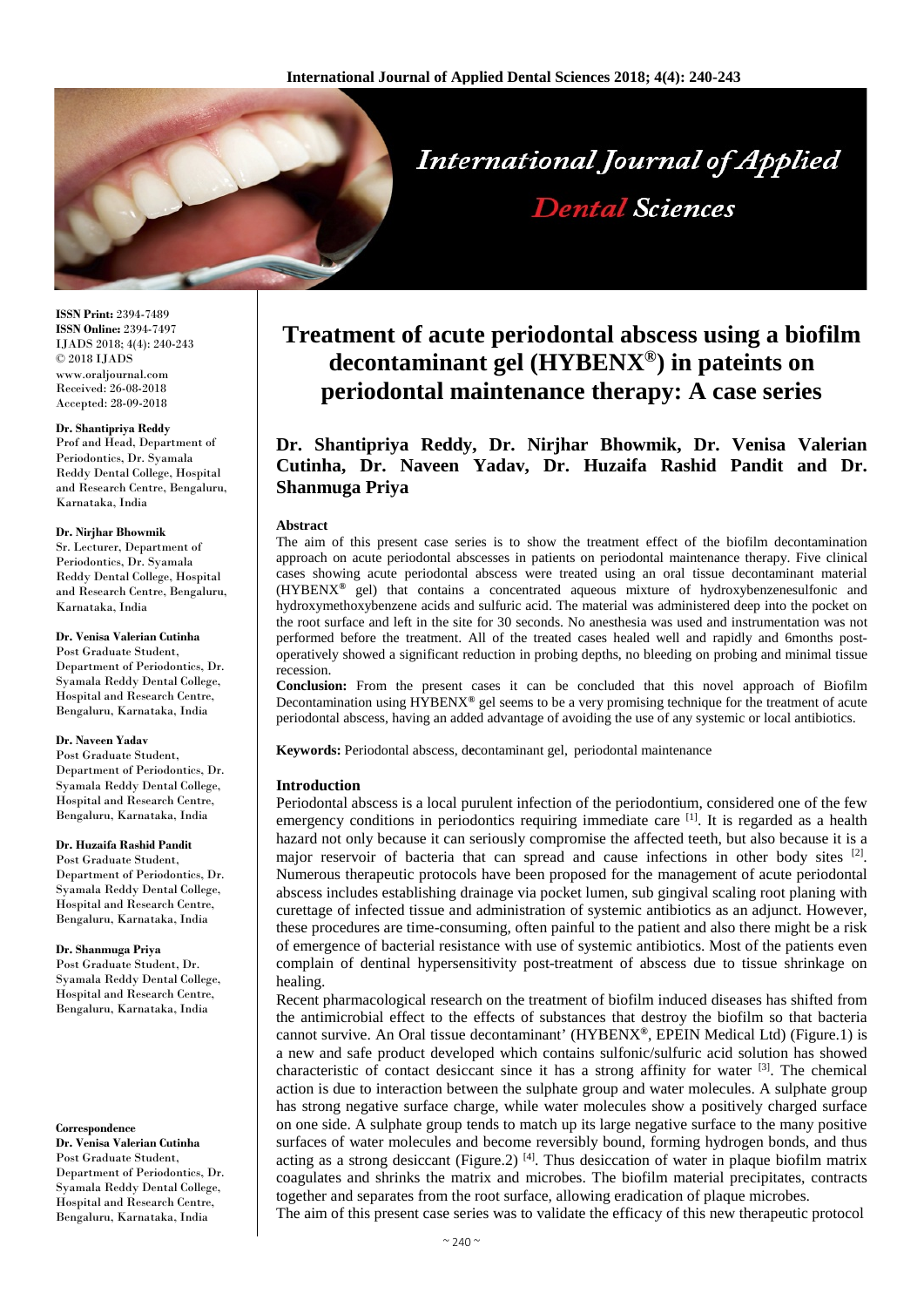of Oral tissue decontaminant (HYBENX**®**) without any instrumentation and systemic antibiotics in the treatment of acute periodontal abscesses in pateints on maintenance therapy.

# **Case Presentation**

This present case series includes 5 patients (3 males and 2 females, aged 38 to 65 years; mean age: 49 years) who were on periodontal maintenance therapy, reported to the Department of Periodontics, with acute periodontal abscess. They were informed in detail about the nature of the planned treatment and signed a written informed consent. The patients presented with severe pain, impaired chewing function, gingival swelling and bleeding on probing (BOP), mild to moderate tooth mobility, pus and suppuration, probing depths (PDs) ranging from 7 to 11mm (Table 1). Patients allergic to sulphonated compounds, pregnant women and lactating mothers were excluded.

# **Therapeutic procedure**

No local anaesthesia was used for this procedure. HYBENX gel was slowly administered deep into the pocket via the cannula attached to the syringe. The material was left for 30 seconds and then rinsed with copious water irrigation to visualize white dehydrated superficial tissues. No instrumentation was performed and no systemic antibiotics were prescribed.

The pain or discomfort experienced by the patients during the treatment was recorded using a Visual Analogue Scale (VAS) System.

All the patients reported after one week with decreased inflammation and no edema, pain and no adverse signs or symptoms related to the treatment. 3 and 6 months of follow up for assessment of therapeutic outcomes revealed significant reduction in probing depth, gingival bleeding and no or minimal gingival recession. (Table.1)

# **Discussion**

Modern research has shifted from attacking the microbes directly with antiseptics or antibiotics to destroying the structure of the biofilm and thereby causing the death of the bacteria it contains <sup>[5]</sup>. A recently introduced Biofilm Decontaminant material (HYBENX gel) has shown to cause rapid and immediate dehydration and coagulation of the biofilm and the subsequent death of the bacteria. This action is due to the sulphuric acid component of the gel which has a strong affinity for water, causing rapid subtraction of water molecules from the biofilm matrix. The desiccation of matrix facilitates the removal of dental plaque, allowing the eradication of plaque microbes [4, 5].

On the basis of this knowledge, the efficacy of this material was tested in the treatment of acute periodontal abscesses. The lesions treated with this approach healed well and very quickly (within a week) with no adverse events. All the cases showed significant reduction in probing depth, no bleeding on probing. No or minimal gingival recession was seen which occurred as a consequence of the healing of the acute abscesses that were associated with a severe tissue swelling. However, patients did not complain of dental hypersensitivity during the follow up period. The Visual Analogue Scale (VAS) score recorded during the material insertion ranged from 0-2, suggested no or minimal pain or discomfort experienced by the patients.

However, the most important aspect of local application of the decontaminant material for the treatment of bacterial biofilm is that no systemic or local antibiotics were used in any of these cases. Avoiding the use of antibiotics in the treatment of periodontitis is an enormous step forward since the indiscriminate and repeated use of local antibiotics can lead to antimicrobial resistance that may be life-threatening for patients.

| Case. No | Probing Depth (PD) in mm |    |    | <b>BOP</b> |     |       | Gingival Recession (GR) in mm |    |    | VAS score for pain/   |
|----------|--------------------------|----|----|------------|-----|-------|-------------------------------|----|----|-----------------------|
|          |                          | 3M | 6M | B          | 3M  | 6M    |                               | 3M | 6M | discomfort assessment |
| 01       |                          |    |    | $+ve$      | -ve | -ve   |                               |    |    |                       |
| 02       | 10                       |    |    | $+ve$      | -ve | -ve   |                               |    |    |                       |
| 03       |                          |    |    | $+ve$      | -ve | -ve   |                               |    |    |                       |
| 04       |                          |    |    | $+ve$      | -ve | $-ve$ |                               |    |    |                       |
| 05       | 10                       |    |    | $+ve$      | -ve | -ve   |                               |    |    |                       |

**Table 1:** Periodontal and Pain/Discomfort Assessment of the Treated Patients



**Fig 1:** Oral Tissue Decontaminant™ HYBENX<sup>®</sup> gel, EPIEN Medical.



**Fig 2:** Interaction between sulfate group and water molecules. A sulfate group has a strong negative surface charge, while water molecules show a positively charged surface on one side. A sulfate group tends to match up its large negative surface to the many positive surfaces of water molecules (hydrogen bond).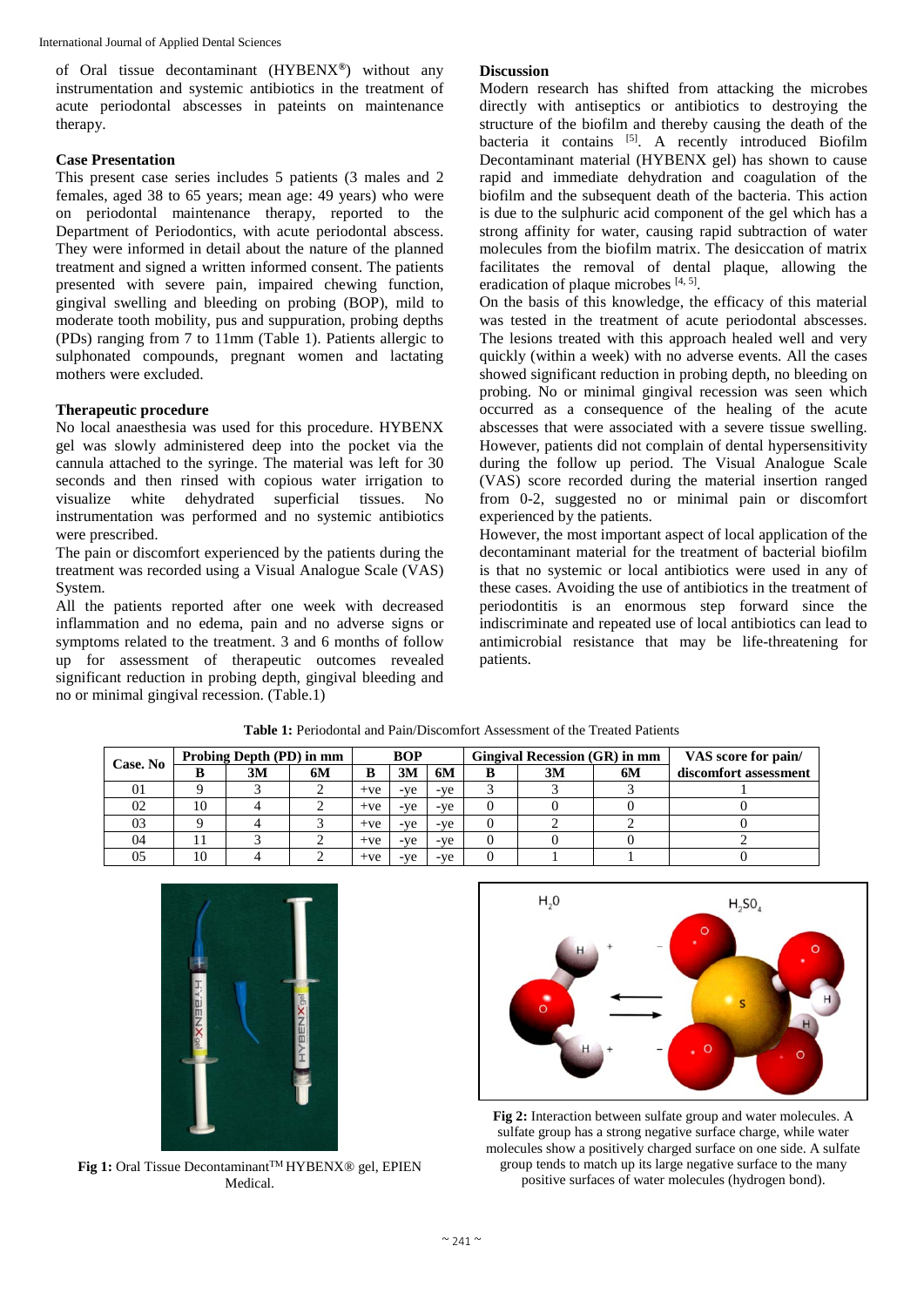International Journal of Applied Dental Sciences

# **Photographs Case 1**



**Fig 3:** Pre-operative Probing Depth (9mm)



**Fig 4:** Application of HYBENX gel deep into the sulcus and left in pocket for 30seconds.



**Fig 5:** Area of dehydration after gel application appeared for few minutes.



Fig 6: Post-operative healing of the treated lesion after one week



**Fig 7:** Post-operative Probing Depth (3mm) after 3months



**Fig 8:** Post-operative Probing Depth (2mm) after 6months

**Case 2**



**Fig 9:** Pre-operative Probing Depth (11mm)



**Fig 10:** Post-operative Probing Depth (2mm) after 6months.

# **Case 3**



Fig 11: Pre-operative Probing Depth (9mm).



**Fig 12:** Post-operative Probing Depth (3mm).